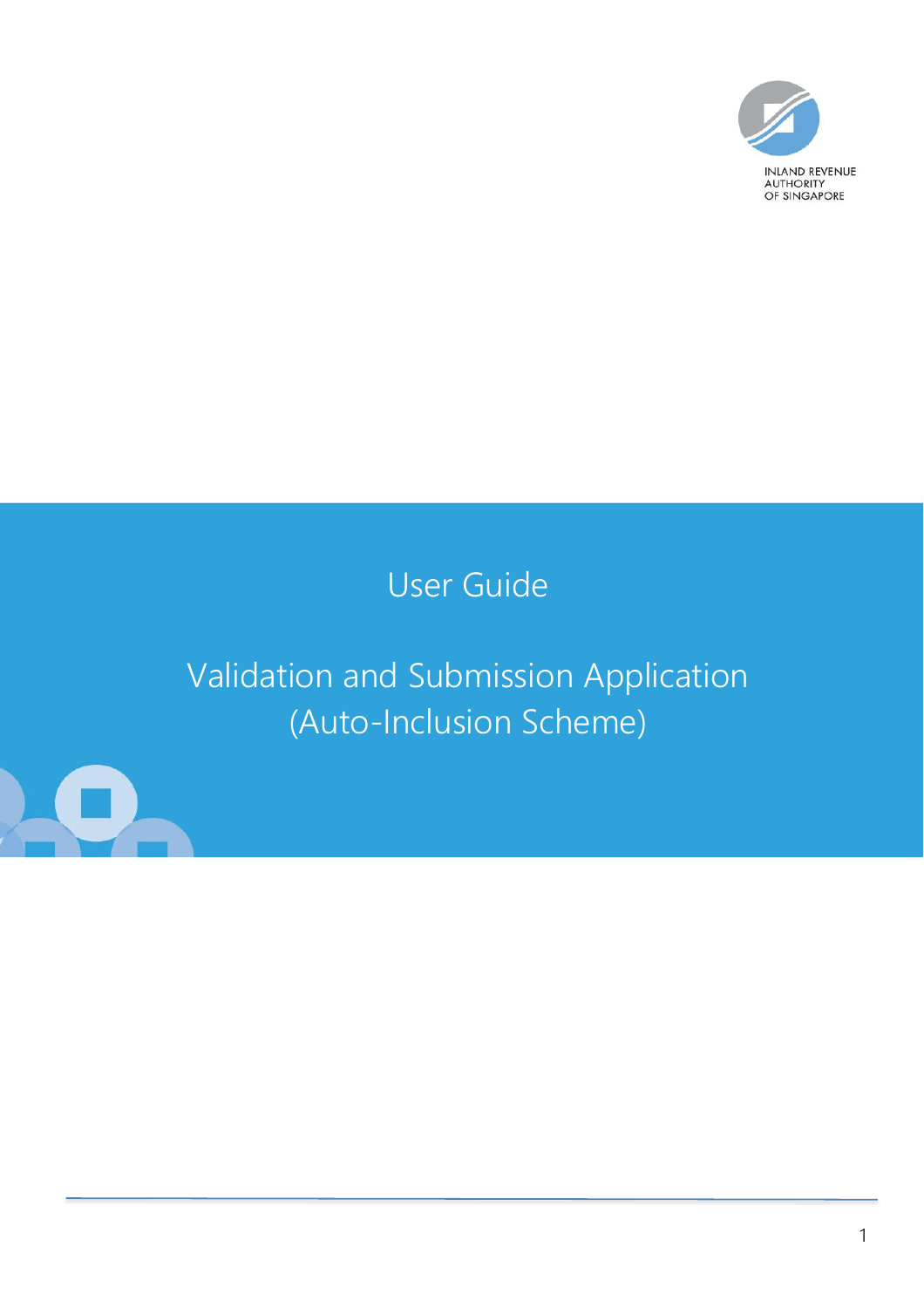### Contents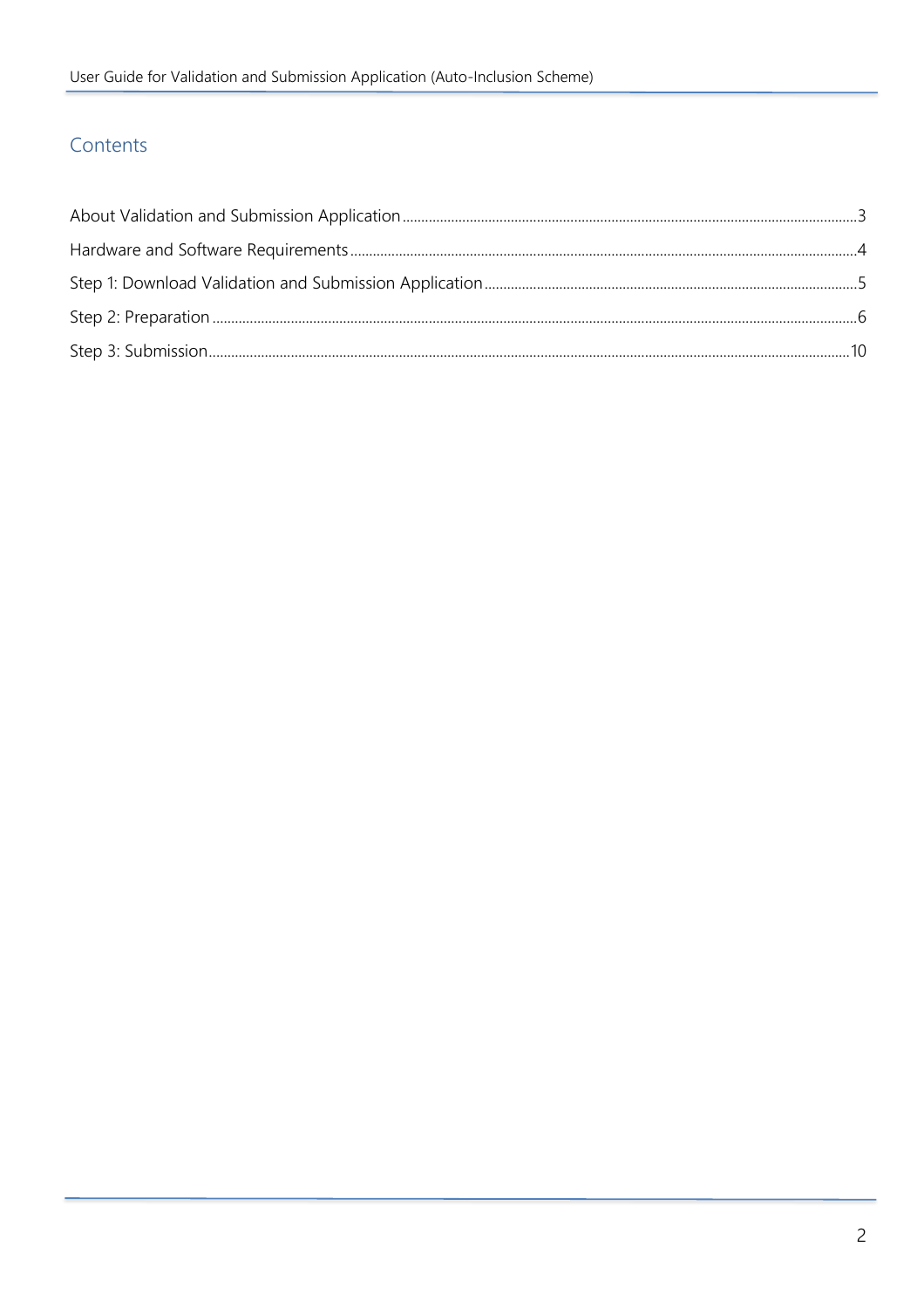### <span id="page-2-0"></span>About Validation and Submission Application

- 1. The Validation and Submission Application is a free software provided by IRAS for employers under the Auto-Inclusion Scheme (AIS) to prepare and submit their employees' income information to IRAS electronically.
- 2. It allows employers who are using a supporting payroll software, to validate and submit files (.txt or .xml) generated from their payroll software.
- 3. The Validation and Submission Application will be decommissioned by calendar year 2023. You are strongly encouraged to use payroll software supporting direct AIS submissions to IRAS. Explore payroll software supporting direct AIS submissions via API at **IRAS website**.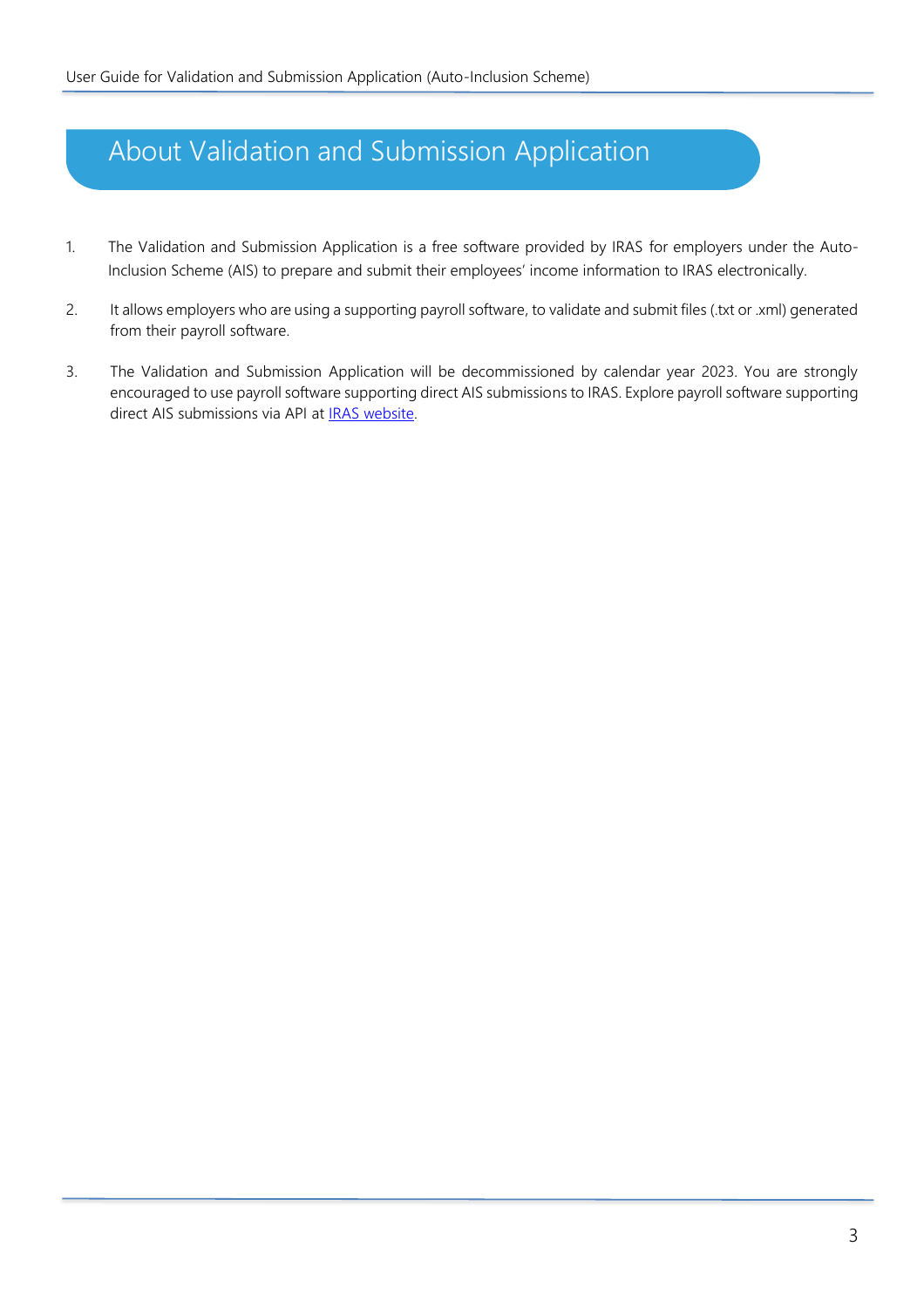## <span id="page-3-0"></span>Hardware and Software Requirements

Ensure your computer fulfils the minimum hardware/ software requirements:

### Operating System

- Windows 7 and above
- Mac OS X 10.7 and above
- Java Runtime Environment Version 7 and above

### Hardware Requirements

- Pentium 4 PC and above with 2 GB RAM (recommended)
- 512Kbps speed Broadband with connection to a local ISP

### **Browser**

- Internet Explorer 6.0 and above
- Mozilla Firefox 1.0 and above
- Google Chrome 24 and above
- Safari Browser 4.0 to 5.0.3, and version 5.1.7 and above

Please ensure that you have enabled Java and JavaScript for your Browser.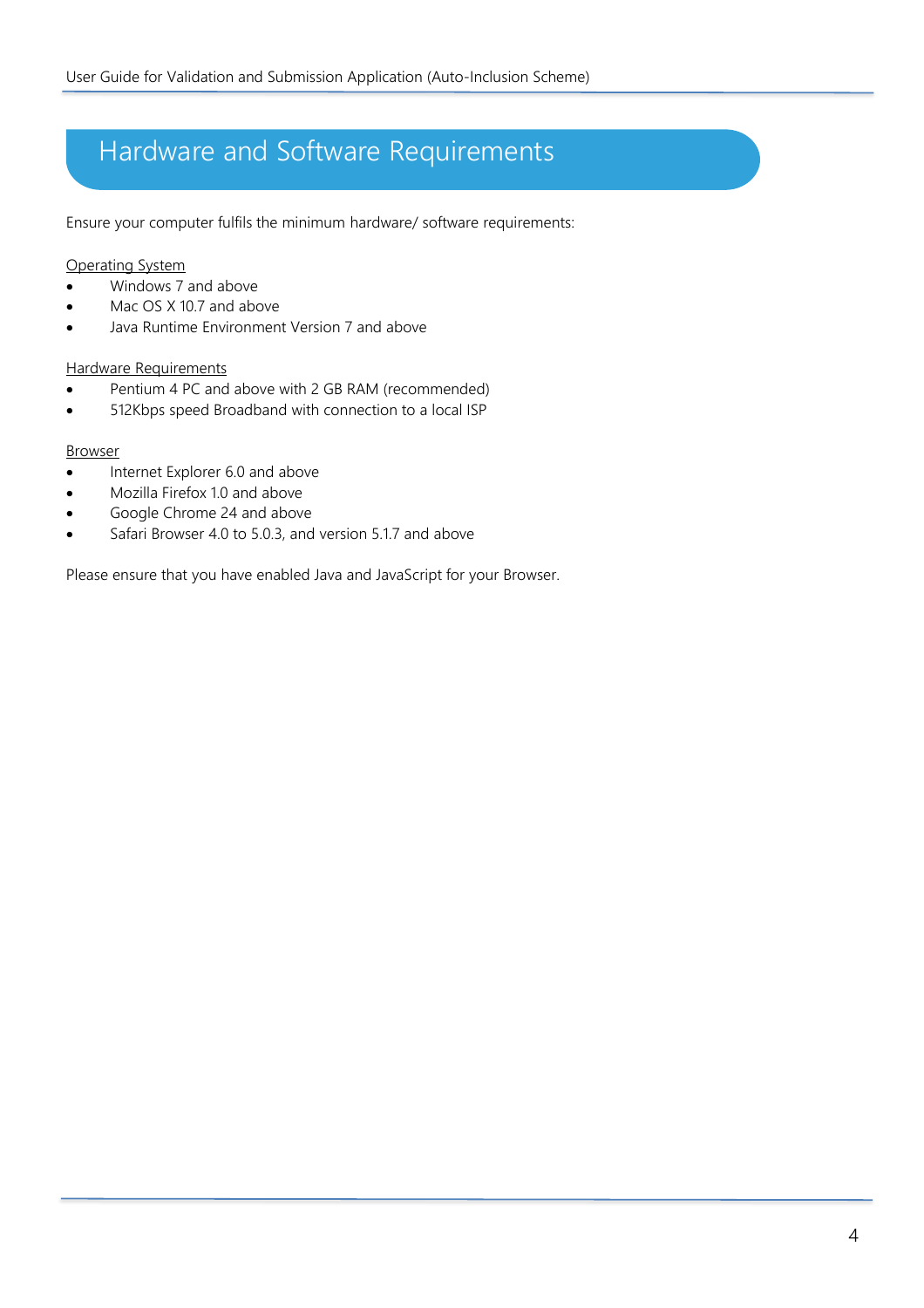### <span id="page-4-0"></span>Step 1: Download Validation and Submission Application

1. Download Validation and Submission Application  $\sum 2$ . Preparation  $\sum 3$ . Submission



|                           | Submission via AIS Offline Applications (until Dec 2022 only!)                               |                                                                                                         |  |  |  |  |  |  |
|---------------------------|----------------------------------------------------------------------------------------------|---------------------------------------------------------------------------------------------------------|--|--|--|--|--|--|
| <b>Submission</b><br>Mode | <b>Description</b>                                                                           | <b>Software/ Guides</b>                                                                                 |  |  |  |  |  |  |
| Validation and            | It is suitable for employers who:                                                            | Software                                                                                                |  |  |  |  |  |  |
| Submission<br>Application | use a supporting payroll software to manage<br>۰<br>their employment income information.     | <b>Validation and Submission</b><br>Application Version 11.0 (JNLP,<br>2KB)- Latest version for Year of |  |  |  |  |  |  |
|                           | You need to create files that comply with IRAS'<br>Technical File Format/Specifications, and | Assessment 2022 submission.                                                                             |  |  |  |  |  |  |

Under Submission via AIS Offline Applications click <Validation and Submission Application Version 11.0> to download and install the application.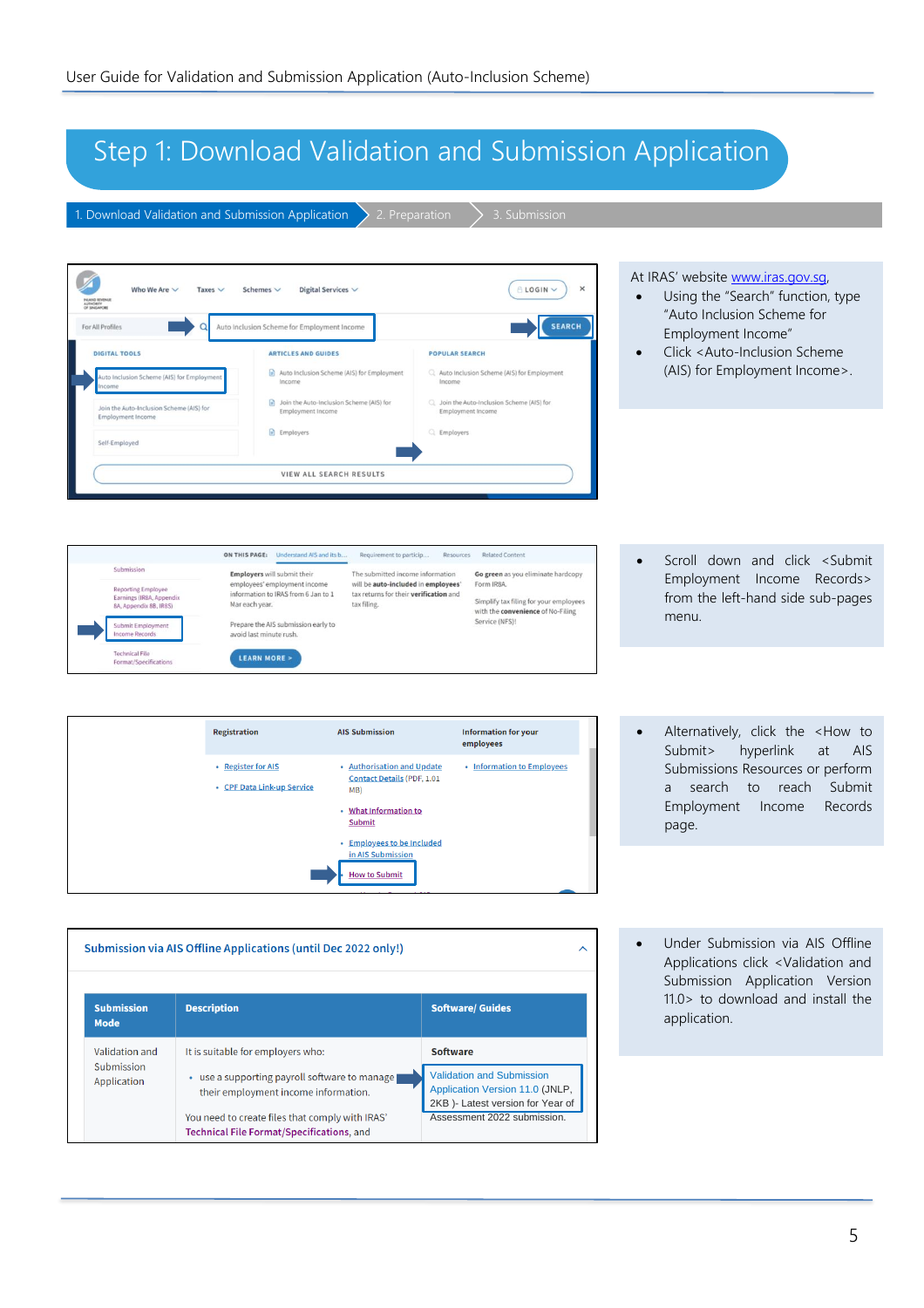If you are using a customized software, please contact your payroll vendor or IT department on how to rectify the error.

<span id="page-5-0"></span>

| Step 2: Preparation                                                                                                                                                                                                                                                                                                                                                                                                                                                                                                                                                                                                                                                                                                                                                |                                                                                                                                                                                                     |
|--------------------------------------------------------------------------------------------------------------------------------------------------------------------------------------------------------------------------------------------------------------------------------------------------------------------------------------------------------------------------------------------------------------------------------------------------------------------------------------------------------------------------------------------------------------------------------------------------------------------------------------------------------------------------------------------------------------------------------------------------------------------|-----------------------------------------------------------------------------------------------------------------------------------------------------------------------------------------------------|
|                                                                                                                                                                                                                                                                                                                                                                                                                                                                                                                                                                                                                                                                                                                                                                    |                                                                                                                                                                                                     |
|                                                                                                                                                                                                                                                                                                                                                                                                                                                                                                                                                                                                                                                                                                                                                                    |                                                                                                                                                                                                     |
| 1. Download Validation and Submission Application<br>2. Preparation<br>3. Submission                                                                                                                                                                                                                                                                                                                                                                                                                                                                                                                                                                                                                                                                               |                                                                                                                                                                                                     |
|                                                                                                                                                                                                                                                                                                                                                                                                                                                                                                                                                                                                                                                                                                                                                                    |                                                                                                                                                                                                     |
| ×<br>Important<br>Only organisations in the Auto-Inclusion Scheme (AIS) for Employment Income may use this software.<br><b>Important Note:</b><br>This software will be decommissioned in calendar year 2023.<br>ou are strongly encouraged to submit your employee records directly to IRAS using your payroll software.<br>Check if your payroll software supports direct AIS submission via API here.<br>Please tick the checkboxes to acknowledge the messages.                                                                                                                                                                                                                                                                                                | Launch the application shortcut on<br>your desktop.<br>A warning prompt will appear.<br>Click <i acknowledge=""> after<br/>checking the two confirmation<br/>messages to start the application.</i> |
| I Acknowledge<br><b>Exit Program</b>                                                                                                                                                                                                                                                                                                                                                                                                                                                                                                                                                                                                                                                                                                                               |                                                                                                                                                                                                     |
| e-Submission of Employment Income for Auto-Inclusion Scheme (AIS)<br>Validation and Submission Application<br><b>INLAND REVENUE</b><br>AUTHORITY<br>OF SINGAPORE<br>1. The Validation and Submission Application is designed to help employers in Auto-Inclusion Scheme for Employment Income.<br>- to validate the file format and data generated;<br>- flag out invalid data so that these can be rectified before submitting the file to IRAS.<br>2. Please ensure that the data file is complete and correct before transmitting to IRAS.<br>3. If there are updates to the Validation & Submission Application, an auto-update prompt will be prompted upon launching the<br>application.<br>4. Please click here to view the Terms of Use.<br>Next<br>Cancel | Click <next>.</next>                                                                                                                                                                                |
| Step 1 - Validate File<br>Step 3 - Submit<br>Step 2 - Summary                                                                                                                                                                                                                                                                                                                                                                                                                                                                                                                                                                                                                                                                                                      | Click <browse>.</browse>                                                                                                                                                                            |
| <b>INLAND REVENUE</b><br>Perform validation on file.<br><b>AUTHORITY</b><br>OF SINGAPORE                                                                                                                                                                                                                                                                                                                                                                                                                                                                                                                                                                                                                                                                           |                                                                                                                                                                                                     |
| Filename:<br><b>Browse</b><br>Validate                                                                                                                                                                                                                                                                                                                                                                                                                                                                                                                                                                                                                                                                                                                             |                                                                                                                                                                                                     |
| Progress:                                                                                                                                                                                                                                                                                                                                                                                                                                                                                                                                                                                                                                                                                                                                                          |                                                                                                                                                                                                     |
|                                                                                                                                                                                                                                                                                                                                                                                                                                                                                                                                                                                                                                                                                                                                                                    |                                                                                                                                                                                                     |

Save Errors for Reference

Back Next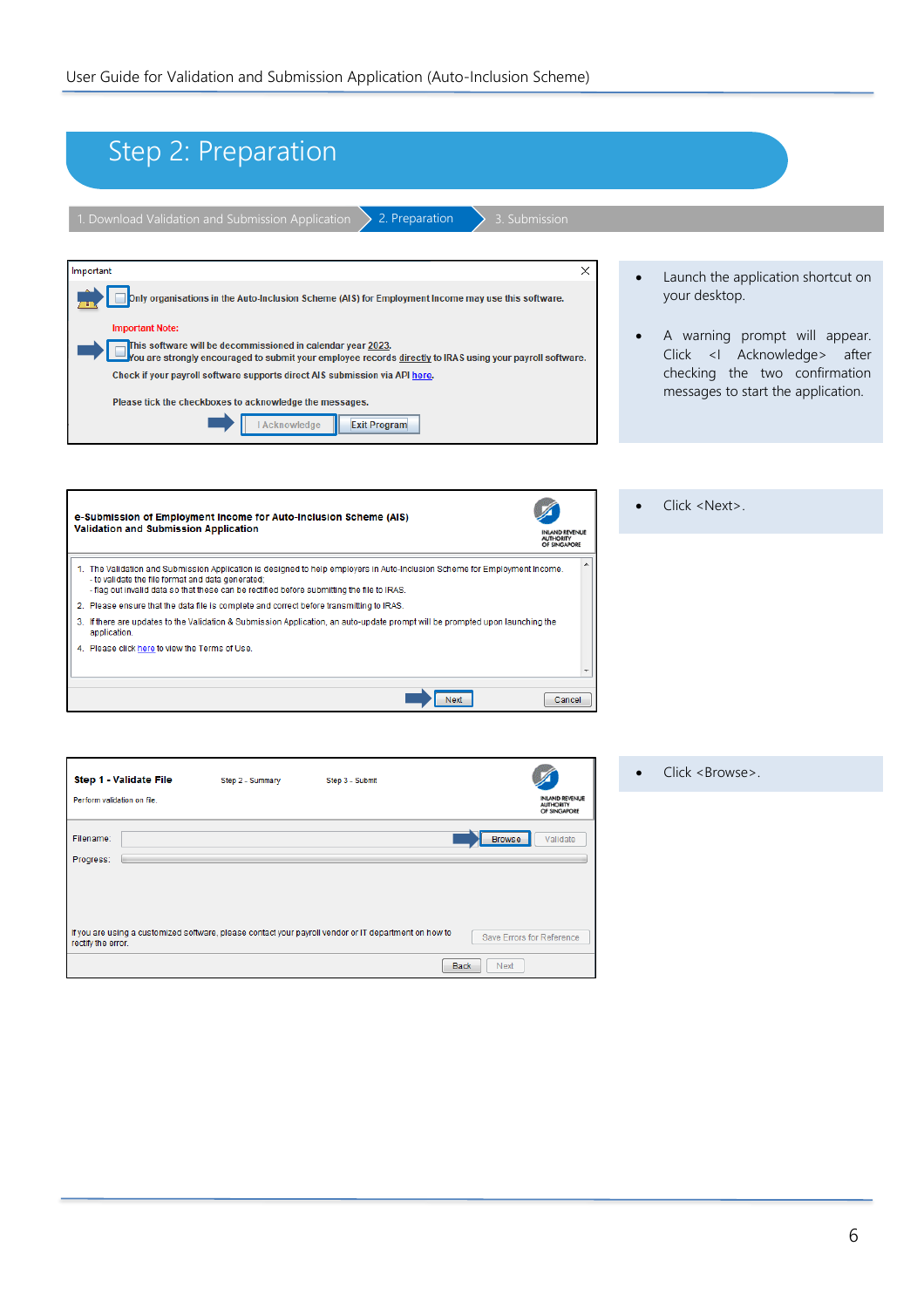| 1. Download Validation and Submission Application<br>2. Preparation<br>3. Submission                                                                                      |                                                                               |
|---------------------------------------------------------------------------------------------------------------------------------------------------------------------------|-------------------------------------------------------------------------------|
|                                                                                                                                                                           |                                                                               |
|                                                                                                                                                                           |                                                                               |
|                                                                                                                                                                           |                                                                               |
| <b>O</b> Open<br>$\mathbf{x}$                                                                                                                                             | Select the relevant file to validate.                                         |
| ♪ 2● ⊞ -<br>Look in:<br><b>Income Files</b><br>$\blacktriangledown$                                                                                                       | Click <open>.</open>                                                          |
| A8A.xml                                                                                                                                                                   | Note:                                                                         |
| cQ5<br>A8B.xml                                                                                                                                                            | The file generated should be either in a                                      |
| <b>Recent Items</b><br>IR8A.txt<br>IR8A.xml                                                                                                                               | text (.txt) or Extensible Markup Language                                     |
| IR8S.xml                                                                                                                                                                  | (.xml) file format.                                                           |
| Desktop                                                                                                                                                                   |                                                                               |
|                                                                                                                                                                           |                                                                               |
| My Documents                                                                                                                                                              |                                                                               |
| File name:<br>Open<br>IR8A.xml                                                                                                                                            |                                                                               |
| Files of type:<br>Cancel<br>Salary Data File (*.txt, *.xml)<br>Computer                                                                                                   |                                                                               |
|                                                                                                                                                                           |                                                                               |
|                                                                                                                                                                           |                                                                               |
|                                                                                                                                                                           |                                                                               |
| Step 1 - Validate File<br>Step 2 - Summary<br>Step 3 - Submit                                                                                                             | Click <validate>.<br/><math>\bullet</math></validate>                         |
| NLAND REVENUE<br>Perform validation on file.<br>AUTHORITY<br>OF SINGAPORE                                                                                                 |                                                                               |
| Filename:<br>C:\Income Files\IR8A.xml<br><b>Bro</b><br>Validate                                                                                                           |                                                                               |
| Progress:                                                                                                                                                                 |                                                                               |
|                                                                                                                                                                           |                                                                               |
|                                                                                                                                                                           |                                                                               |
|                                                                                                                                                                           |                                                                               |
| If you are using a customized software, please contact your payroll vendor or IT department on how to rectify<br>Save Errors for Reference<br>the error.                  |                                                                               |
| Next                                                                                                                                                                      |                                                                               |
| <b>Back</b>                                                                                                                                                               |                                                                               |
|                                                                                                                                                                           |                                                                               |
|                                                                                                                                                                           |                                                                               |
|                                                                                                                                                                           | If there are errors detected                                                  |
| Step 1 - Validate File<br>Step 2 - Summary<br>Step 3 - Submit                                                                                                             | Errors will be listed as shown. Rectify the                                   |
| <b>INLAND REVENUE</b><br>Perform validation on file.<br>AUTHORITY<br>OF SINGAPORE                                                                                         | error(s) within your payroll software                                         |
|                                                                                                                                                                           | before re-generating a new file for                                           |
| Filename:<br>C:\Income Files\IR8A.xml<br><b>Browse</b><br>Validate                                                                                                        | validation.                                                                   |
| Progress:                                                                                                                                                                 | Click <save errors="" for="" reference=""> to<br/><math>\bullet</math></save> |
| S/No.<br><b>Field Name</b><br>E'yee ID<br><b>Error Description</b>                                                                                                        | save the list of errors in .csy format                                        |
| Header<br>Must be given in numeric and is for 2 back years, 1 current and 1 advance year.<br>BasisYear<br>Invalid. Pls ensure both ID Type and ID no. is given correctly. | for easy reference.                                                           |
| IDNo<br>Ε<br>Employee's Tax Ref. No. must be NRIC if Nationality is Singapore Citizen.<br>Nationality                                                                     |                                                                               |
| Invalid. Pls ensure both ID Type and ID no. is given correctly.<br>IDNo<br>Ш                                                                                              |                                                                               |
| If you are using a customized software, please contact your payroll vendor or IT department<br>Save Errors for Reference                                                  |                                                                               |
| on how to rectify the error.                                                                                                                                              |                                                                               |

Back Next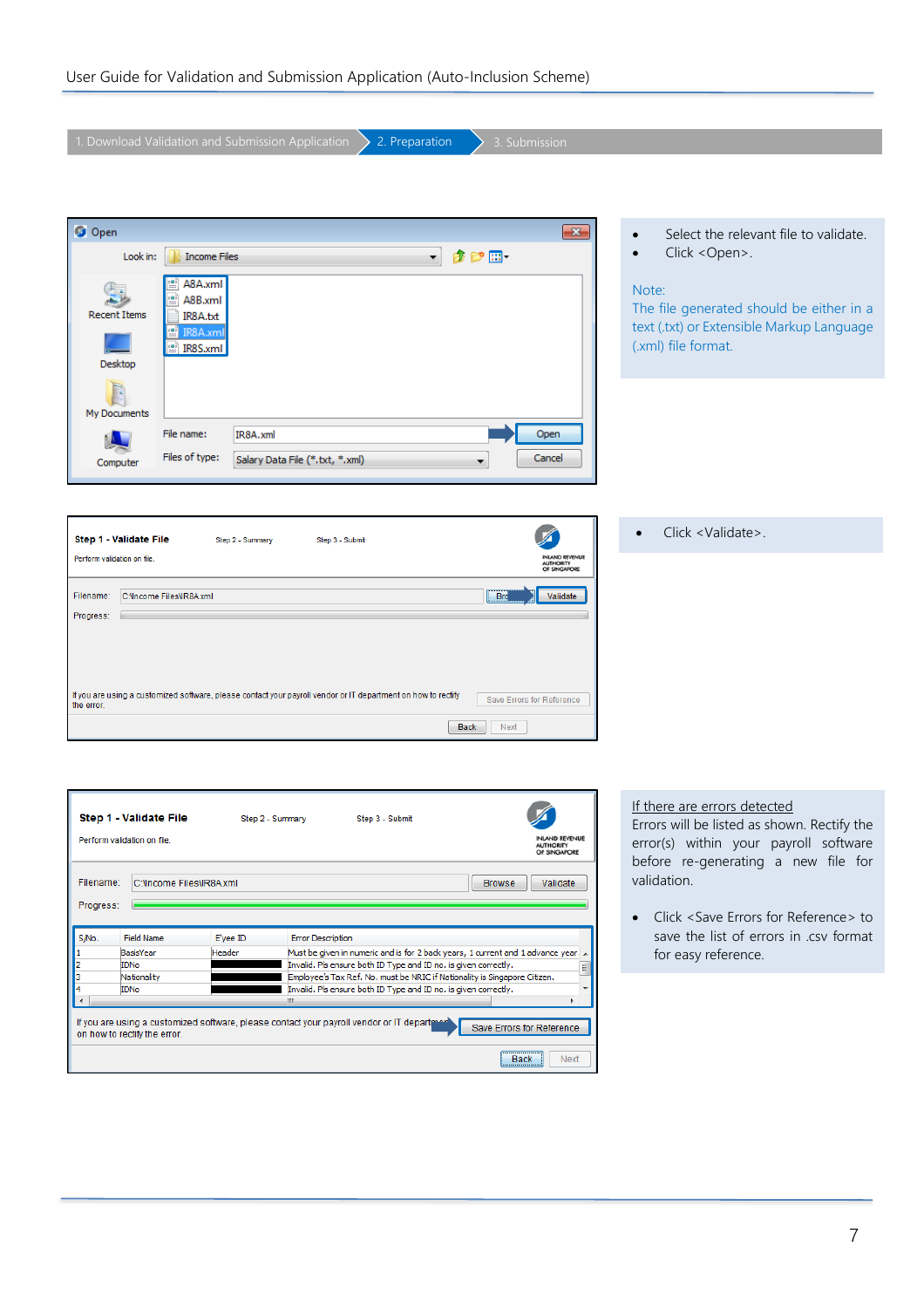| 1. Download Validation and Submission Application<br>2. Preparation<br>3. Submission                                                                                                              |                                                                                                          |
|---------------------------------------------------------------------------------------------------------------------------------------------------------------------------------------------------|----------------------------------------------------------------------------------------------------------|
|                                                                                                                                                                                                   |                                                                                                          |
| Step 1 - Validate File<br>Step 2 - Summary<br>Step 3 - Submit<br><b>INLAND REVENUE</b><br>Perform validation on file.<br><b>AUTHORITY</b><br>OF SINGAPORE                                         | If there is no error<br>'File<br>application will<br><b>The</b><br>display<br>validation is successful'. |
| Filename:<br>C: Vncome Files VR8A.xml<br>Validate<br><b>Browse</b><br>Progress:                                                                                                                   | Click <next><br/>to<br/>proceed<br/>to<br/><math display="inline">\bullet</math><br/>summary.</next>     |
| <b>File validation is successful.</b><br>If you are using a customized software, please contact your payroll vendor or IT department<br>Save Errors for Reference<br>on how to rectify the error. |                                                                                                          |
| B<br>Next                                                                                                                                                                                         |                                                                                                          |

| Step 1 - Validate File     | Select file for Submission. | Step 2 - Summary                                                                                         |                  | Step 3 - Submit |                                                                                                                                                                                                                                                                                                      |                  |                                          |                                                                               |                                                                                                                           |                               | NLAND REVENUE<br>AUTHORITY<br>OF SINGAPORE |
|----------------------------|-----------------------------|----------------------------------------------------------------------------------------------------------|------------------|-----------------|------------------------------------------------------------------------------------------------------------------------------------------------------------------------------------------------------------------------------------------------------------------------------------------------------|------------------|------------------------------------------|-------------------------------------------------------------------------------|---------------------------------------------------------------------------------------------------------------------------|-------------------------------|--------------------------------------------|
| <b>E-B</b> [Salary Files]  | I TR8A.XML                  |                                                                                                          |                  |                 | Summary of File<br><b>File Name:</b><br><b>Organisation Name:</b><br><b>Organisation ID:</b><br>Form Type:<br><b>Basis Year:</b><br><b>No. of Records:</b><br><b>Income</b><br>Salary:<br><b>Bonus:</b><br><b>Director's Fee:</b><br>Others:<br>Gains & profit from share options for S10(1)(q): \$0 |                  |                                          | IR8A<br>2021<br>$\overline{2}$<br>\$50,000<br>\$2,000<br>\$12,000<br>\$96,430 | C:\Income Files\IR8A.xml<br><b>Batch Indicator:</b><br><b>Deduction</b><br>or Provident Fund:<br><b>Donation:</b><br>MBF: | <b>CPF/Designated Pension</b> | $\circ$<br>\$4,800<br>\$10<br>\$0          |
| ID Type                    | Employee ID                 | <b>Employee Name</b>                                                                                     | Salary           | <b>Bonus</b>    | Director's Fee                                                                                                                                                                                                                                                                                       | Others           | CPF/Designated Pension or provident fund |                                                                               |                                                                                                                           | Donation                      | <b>MBF</b>                                 |
| <b>NRIC</b><br>Passport No |                             |                                                                                                          | 20,000<br>30,000 | 2,000<br>o      | lo<br>12,000                                                                                                                                                                                                                                                                                         | 15,800<br>80,630 | 4,800<br>lo.                             |                                                                               |                                                                                                                           | 10<br>o                       | o<br>١o                                    |
| $\blacktriangleleft$       |                             | Click on file name to display summary details.<br>Please click Submit to proceed to submit file to IRAS. | m.               |                 |                                                                                                                                                                                                                                                                                                      |                  |                                          |                                                                               |                                                                                                                           |                               | ٠                                          |
|                            |                             |                                                                                                          |                  |                 |                                                                                                                                                                                                                                                                                                      |                  | <b>Print Summary</b>                     | Validate Anothe                                                               |                                                                                                                           |                               | Login to Submit                            |



Ensure all the employees' NRIC/FIN and respective salary information are correct.

- You may <Print Summary> or <Validate Another File> if necessary.
- Click <Login to Submit> if you are ready to submit.

#### Note:

Ensure corresponding figures in the respective forms tally. Maximum of 4 files can be validated at one time.

- Submit Form IR8S if there are excess CPF contributions by employer.
- Submit Appendix 8A if there are benefits-in-kind.
- Submit Appendix 8B if there are gains/profits from share options.

A warning message prompt will be shown if you submit IR8A records with excess CPF contributions / benefits-inkind / gains from share options without the corresponding appendices.

• Click <OK> to proceed.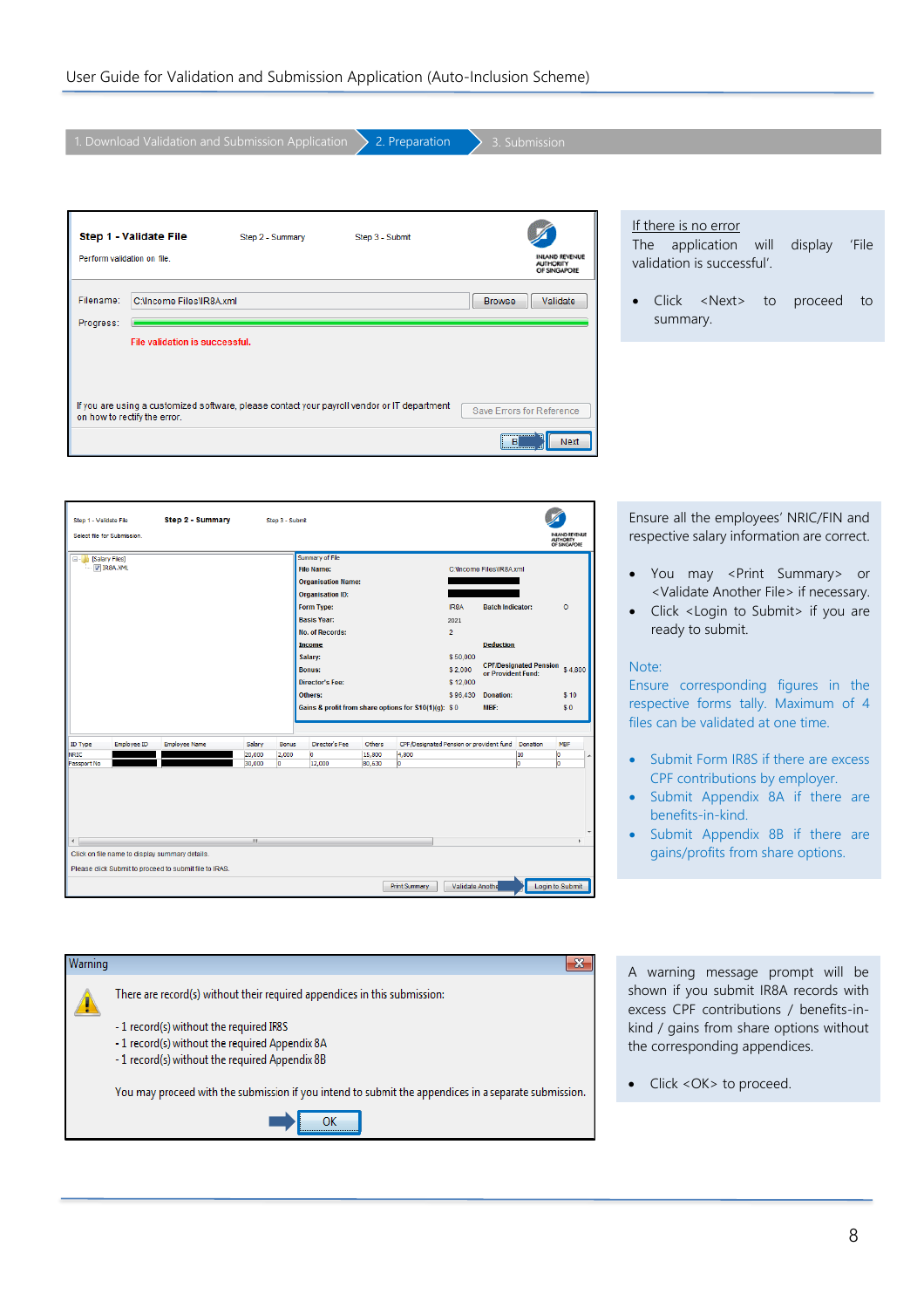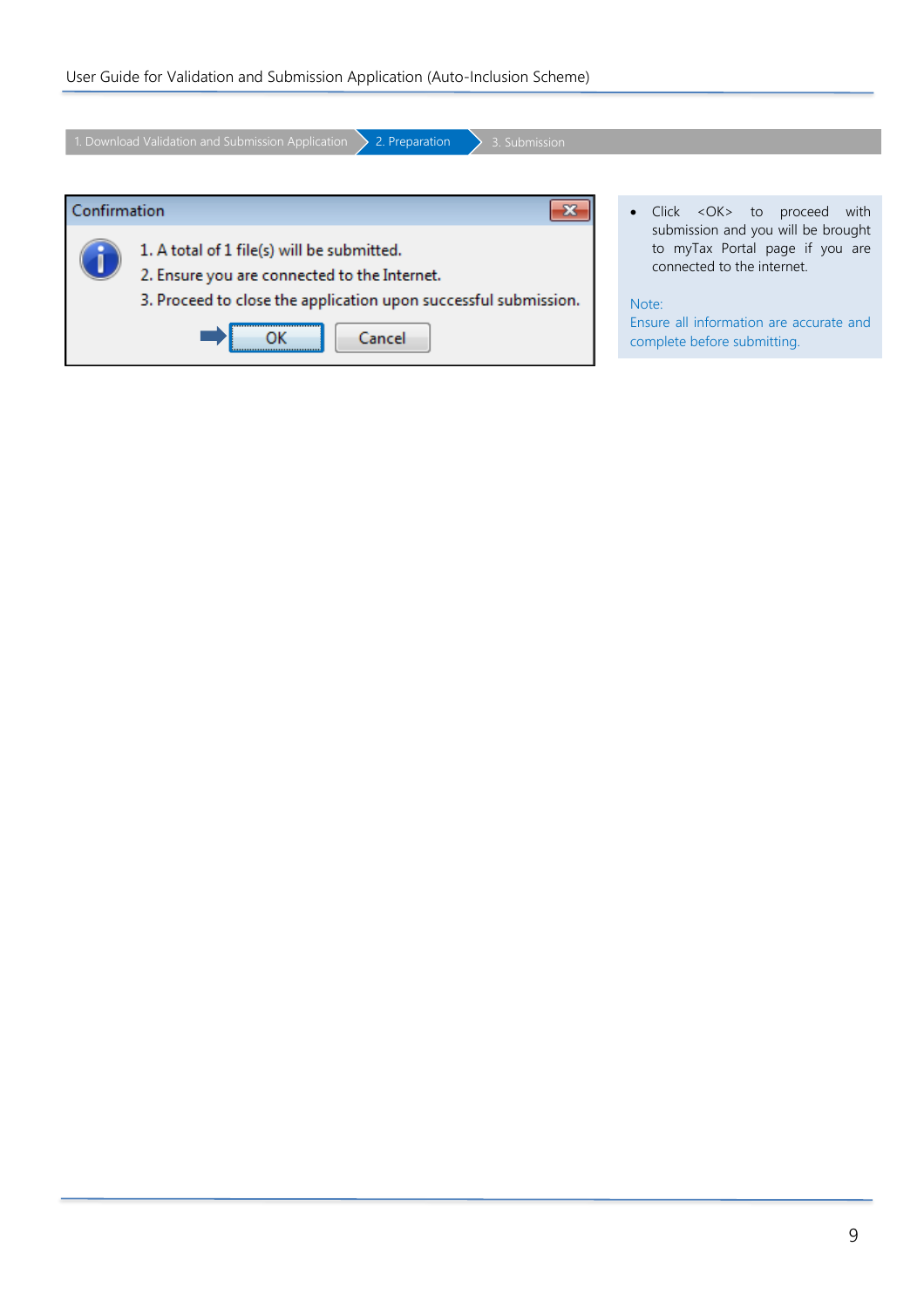### <span id="page-9-0"></span>Step 3: Submission 1. Download Validation and Submission Application  $\sum$  2. Preparation  $\sum$  3. Submission Þ At [myTax Portal,](https://mytax.iras.gov.sg/ESVWeb/default.aspx) • Select Log in for <Business Tax >. Login to *myTax* Portal Note: **Personal Tax** Only staff authorised with 'Approver' role for the "SUBMISSION OF EMPLOYMENT INCOME RECORDS" e-**Business Tax** Service will be able to submit file to IRAS. Authorisation must be done via [Corppass.](https://www.corppass.gov.sg/) [Learn how to authorise staff](https://www.iras.gov.sg/irashome/uploadedFiles/IRASHome/Businesses/Authorisation%20Guide.pdf)  **Tax Agent Login** ⊟ [via the Corppass systems](https://www.iras.gov.sg/irashome/uploadedFiles/IRASHome/Businesses/Authorisation%20Guide.pdf)*.* > Client Notice of Transfer Login using: Singpass app **Password loain Singpass app** Password login Singpass App, or

• Password login

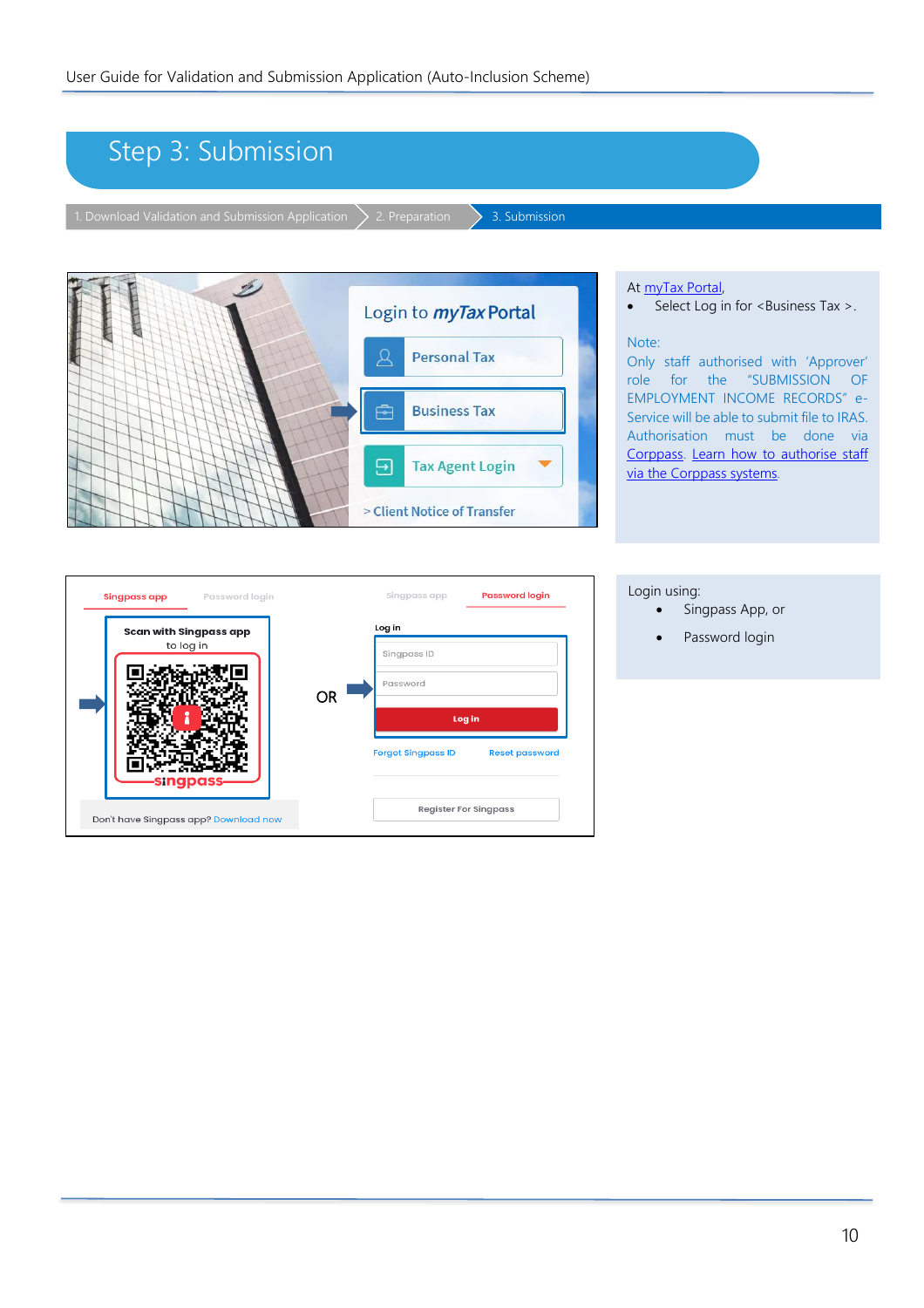| 2. Preparation<br>1. Download Validation and Submission Application<br>3. Submission                                   |                                                                                        |
|------------------------------------------------------------------------------------------------------------------------|----------------------------------------------------------------------------------------|
|                                                                                                                        |                                                                                        |
| Upload Data File for Employment Income                                                                                 | The location of the file validated earlier<br>will be shown.                           |
| 1. File Upload<br>2. Acknowledgement                                                                                   |                                                                                        |
| A salaryzippedfile100220224541293.iras file has been created for the submission of the following form(s):              | Click <select file="">.<br/><math display="inline">\bullet</math></select>             |
|                                                                                                                        | Note:                                                                                  |
| S/N<br>Form                                                                                                            | The *.iras file is automatically generated<br>for your submission by the AIS software. |
| 10022022IR8A714627 IR8A.xml<br>IR8A<br>$\mathbf{1}$                                                                    |                                                                                        |
| <b>Steps for Submission:</b>                                                                                           |                                                                                        |
| Select salaryzippedfile100220224541293.iras from the folder path:<br>Step 1.<br>C:\Users\UserName\Documents\           |                                                                                        |
| Do not make any content changes to salaryzippedfile 100220224541293.iras<br>The maximum file size for upload is 10 MB. |                                                                                        |
| <b>SELECT FIL</b>                                                                                                      |                                                                                        |
| Click on 'Upload' button.<br>Step 2.                                                                                   |                                                                                        |
| <b>UPLOAD</b>                                                                                                          |                                                                                        |

| <b>4</b> Open       |                     |                                      |                          |     |        | $\mathbf{z}$ |  |
|---------------------|---------------------|--------------------------------------|--------------------------|-----|--------|--------------|--|
| Look in:            | <b>My Documents</b> |                                      | $\overline{\phantom{a}}$ | HIE |        |              |  |
| <b>Recent Items</b> |                     | salaryzippedfile100220224541293.iras |                          |     |        |              |  |
|                     |                     |                                      |                          |     |        |              |  |
| Computer            |                     |                                      |                          | Ш   |        |              |  |
|                     | ∢                   |                                      |                          |     |        | r            |  |
|                     | File name:          | salaryzippedfile100220224541293.iras |                          |     | Open   |              |  |
| <b>Network</b>      | Files of type:      | <b>All Files</b>                     |                          |     | Cancel |              |  |

- Select the '.iras' file or paste the copied filename to the 'File name' field.
- Click <Open>.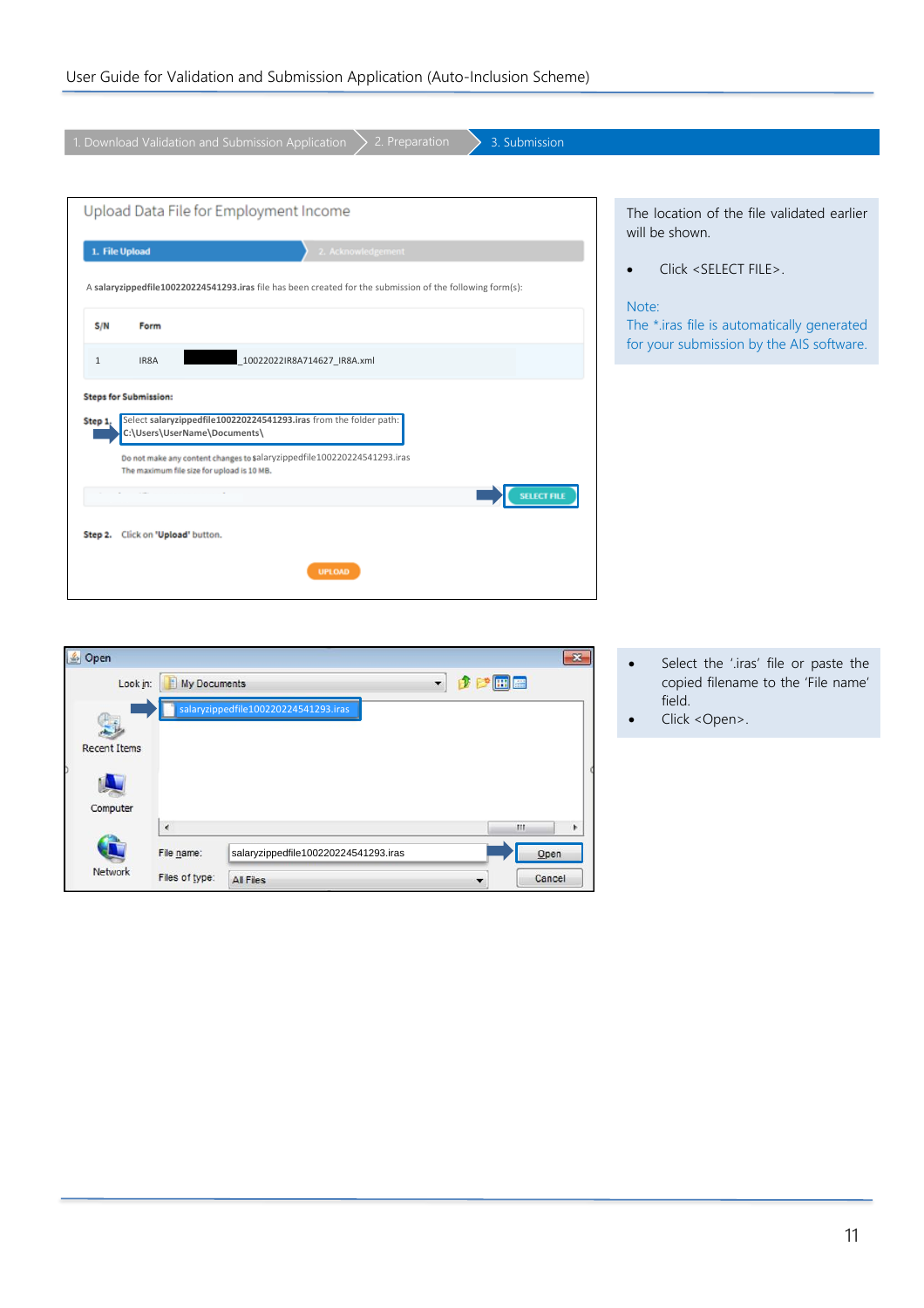| 1. Download Validation and Submission Application<br>2. Preparation<br>3. Submission                                   |                                                                                      |
|------------------------------------------------------------------------------------------------------------------------|--------------------------------------------------------------------------------------|
|                                                                                                                        |                                                                                      |
|                                                                                                                        |                                                                                      |
|                                                                                                                        |                                                                                      |
| Upload Data File for Employment Income                                                                                 | You will return to 'Upload Data File for                                             |
|                                                                                                                        | Employment Income' page. The selected                                                |
| 1. File Upload<br>2. Acknowledgement                                                                                   | file will now be displayed for upload.                                               |
|                                                                                                                        |                                                                                      |
| A salaryzippedfile100220224541293.iras file has been created for the submission of the following form(s):              | Click <upload> to submit the file.<br/><math display="block">\bullet</math></upload> |
|                                                                                                                        |                                                                                      |
| S/N<br>Form                                                                                                            |                                                                                      |
|                                                                                                                        |                                                                                      |
| IR8A<br>IR8A.txt<br>$\mathbf{1}$                                                                                       |                                                                                      |
| <b>Steps for Submission:</b>                                                                                           |                                                                                      |
|                                                                                                                        |                                                                                      |
| Select salaryzippedfile100220224541293.iras from the folder path:<br>Step 1.<br>C:\Users\UserName\Documents\           |                                                                                      |
|                                                                                                                        |                                                                                      |
| Do not make any content changes to salaryzippedfile 100220224541293.iras<br>The maximum file size for upload is 10 MB. |                                                                                      |
|                                                                                                                        |                                                                                      |
| <b>SELECT FILE</b><br>salaryzippedfile100220224541293.iras                                                             |                                                                                      |
|                                                                                                                        |                                                                                      |
| Click on 'Upload' button.<br>Step 2.                                                                                   |                                                                                      |
|                                                                                                                        |                                                                                      |
|                                                                                                                        |                                                                                      |
|                                                                                                                        |                                                                                      |

| Upload Data File for Employment Income | <b>● SAVE AS PDF/ PRINT</b>                                                                                                                                                                                                                                                                                                                                 |                                 |                      |
|----------------------------------------|-------------------------------------------------------------------------------------------------------------------------------------------------------------------------------------------------------------------------------------------------------------------------------------------------------------------------------------------------------------|---------------------------------|----------------------|
| 1. File Upload                         |                                                                                                                                                                                                                                                                                                                                                             | 2. Acknowledgement              |                      |
| Acknowledgement                        |                                                                                                                                                                                                                                                                                                                                                             |                                 |                      |
| <b>Successful Submission</b>           |                                                                                                                                                                                                                                                                                                                                                             |                                 |                      |
|                                        | The following file(s) has/have been successfully submitted to IRAS and will be processed within 5 working days.<br>We will contact you if there is any issue with the submitted file(s).                                                                                                                                                                    |                                 |                      |
| <b>Name of Organisation</b>            |                                                                                                                                                                                                                                                                                                                                                             | <b>Organisation Tax Ref No.</b> |                      |
| <b>Submitted By</b>                    |                                                                                                                                                                                                                                                                                                                                                             | Year Ended 31 Dec               | 2021                 |
|                                        |                                                                                                                                                                                                                                                                                                                                                             |                                 |                      |
| <b>Submission Details</b>              |                                                                                                                                                                                                                                                                                                                                                             |                                 |                      |
| Submission Ref No.                     | ES21100222IR8A5377098620                                                                                                                                                                                                                                                                                                                                    | Date/Time                       | 10 FEB 2022 12:05 PM |
| <b>File Name</b>                       | IR8A.txt                                                                                                                                                                                                                                                                                                                                                    | <b>Status</b>                   | <b>SUBMITTED</b>     |
| <b>Note</b>                            |                                                                                                                                                                                                                                                                                                                                                             |                                 |                      |
|                                        | You are encouraged to save a copy of your Acknowledgement for future reference.                                                                                                                                                                                                                                                                             |                                 |                      |
| <b>Important Note:</b>                 |                                                                                                                                                                                                                                                                                                                                                             |                                 |                      |
| myTax Portal (Online Application)."    | The Offline Application and Validation and Submission Application will be decommissioned in calendar year 2023. You<br>are strongly encouraged to use payroll software supporting direct AIS submissions to IRAS. Explore supporting payroll<br>software at IRAS website. You can also submit your employee records via Submit Employment Income Records at |                                 |                      |
|                                        |                                                                                                                                                                                                                                                                                                                                                             |                                 |                      |
|                                        |                                                                                                                                                                                                                                                                                                                                                             | <b>VIEW MY SUBMISSIONS</b>      |                      |

An acknowledgement page will be displayed once you have successfully submitted the employee records to IRAS. Note the Submission Ref No. for future reference.

• You may click <VIEW MY SUBMISSIONS> to return to AIS Submissions for Employment Income Records page.

#### Note:

Ensure that the contact person's details are correct so that you can receive our latest AIS communication.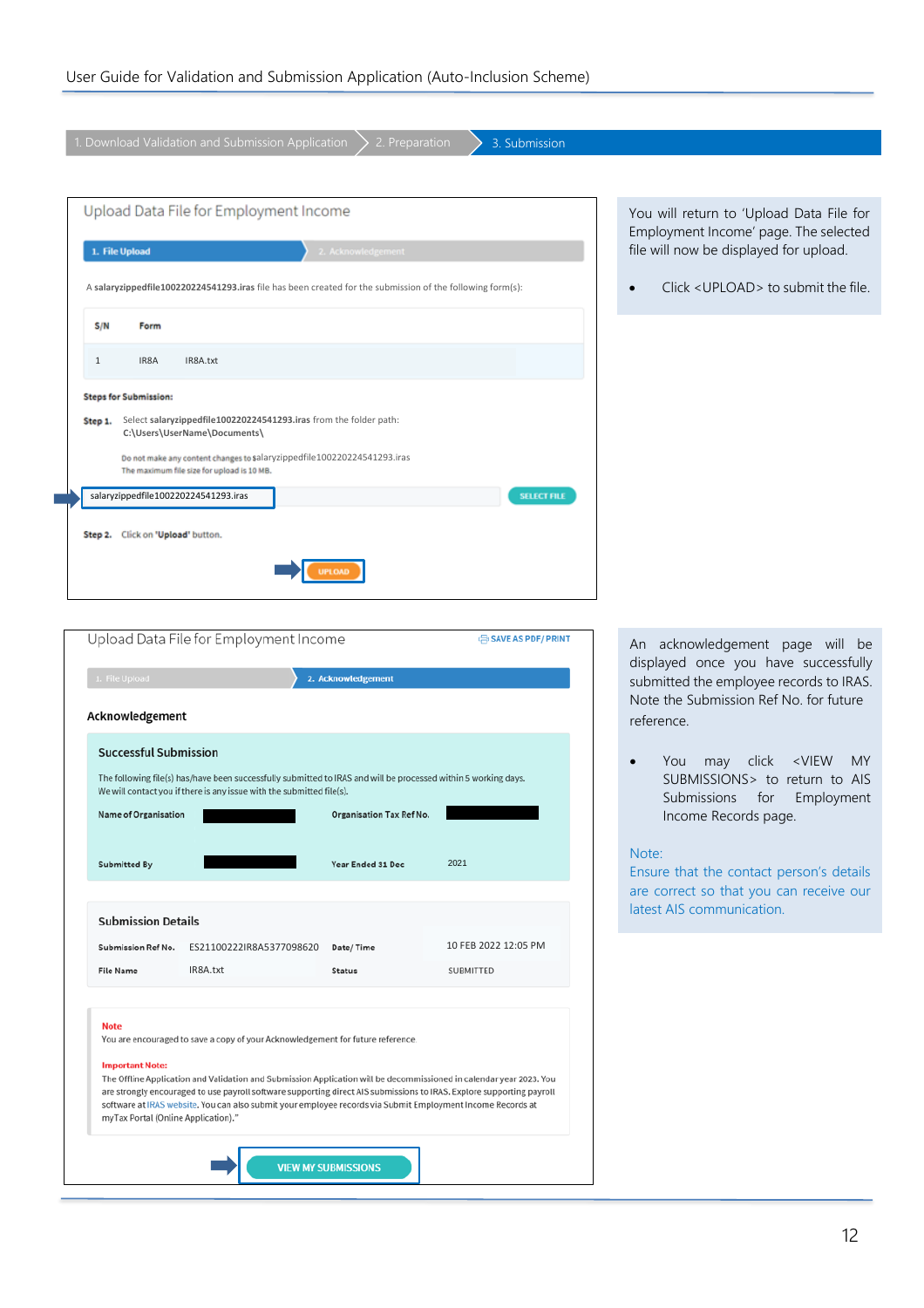| 1. Download Validation and Submission Application<br>2. Preparation<br>3. Submission                                                                                                                                                                                                   |                        |                                                                                                                |
|----------------------------------------------------------------------------------------------------------------------------------------------------------------------------------------------------------------------------------------------------------------------------------------|------------------------|----------------------------------------------------------------------------------------------------------------|
| How to update AIS Contact Person Details?                                                                                                                                                                                                                                              |                        |                                                                                                                |
| Email Us<br>(myTax Mail) $\begin{bmatrix} 4 \\ 2 \end{bmatrix}$<br>Notices/ $\bullet$ $\begin{array}{ c c c }\n\hline\n\text{Letters} & \bullet & \text{Account} & \bullet & \text{Logout}\n\hline\n\end{array}$<br>$\sum_{i=1}^{n}$<br>Overview<br>Employers v<br>More v<br>(U)<br>GS | $\bullet$<br>$\bullet$ | Mouse over to <employers>.<br/><submit<br>Click<br/>Employment<br/>Income Records&gt;.</submit<br></employers> |
| Last login on Friday, 17 Dec 2021 4:1<br>Auto-Inclusion Scheme (AIS)<br>Register for AIS<br>Submit Employment Income Records                                                                                                                                                           |                        |                                                                                                                |
| Submit Employment Income Records                                                                                                                                                                                                                                                       |                        | Click <edit>.</edit>                                                                                           |
| <b>Contact Details</b>                                                                                                                                                                                                                                                                 |                        |                                                                                                                |
| Email<br>Name<br><b>Designation</b><br>Contact No.<br><b>EDIT</b>                                                                                                                                                                                                                      |                        |                                                                                                                |
| <b>Auto-Inclusion Scheme (AIS)</b>                                                                                                                                                                                                                                                     |                        |                                                                                                                |
| Submission for Employment Income is open.<br><b>BEGIN AIS SUBMISSION</b><br>The submission deadline is 1 Mar.                                                                                                                                                                          |                        |                                                                                                                |
|                                                                                                                                                                                                                                                                                        |                        |                                                                                                                |
| CLOSE $(x)$<br><b>Edit Contact Details</b>                                                                                                                                                                                                                                             | $\bullet$              | Update all contact details and click<br>$.$                                                                    |
| At least one contact is required ^                                                                                                                                                                                                                                                     |                        |                                                                                                                |
| Office No. ^<br>Name*                                                                                                                                                                                                                                                                  |                        |                                                                                                                |
| Designation<br>Mobile No. ^                                                                                                                                                                                                                                                            |                        |                                                                                                                |
| Email Address ^<br>Fax No. ^                                                                                                                                                                                                                                                           |                        |                                                                                                                |
| <b>SAVE</b>                                                                                                                                                                                                                                                                            |                        |                                                                                                                |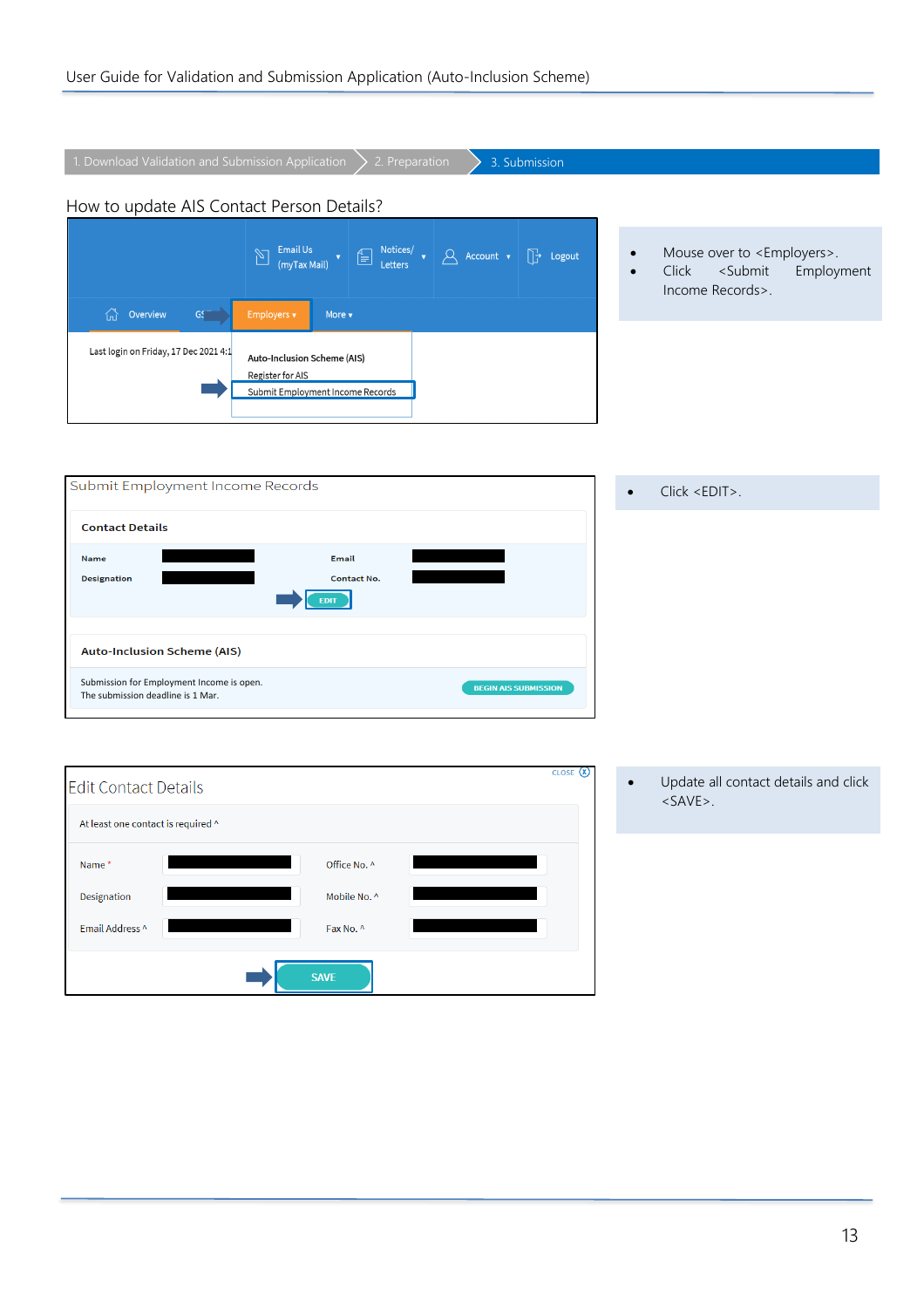|                                                                                                                                                             | 1. Download Validation and Submission Application |                          |                      | 2. Preparation           |               | 3. Submission  |  |                                                                                                                              |  |
|-------------------------------------------------------------------------------------------------------------------------------------------------------------|---------------------------------------------------|--------------------------|----------------------|--------------------------|---------------|----------------|--|------------------------------------------------------------------------------------------------------------------------------|--|
|                                                                                                                                                             | How to view submitted information?                |                          |                      |                          |               |                |  |                                                                                                                              |  |
| Submission for Income Derived in 2021 (YA2022)<br>Full details of the submission will be displayed when its status is "Received".<br>$1 - 3$ of 3 Record(s) |                                                   |                          |                      |                          |               |                |  | To view more details on the<br>submission, click <view> at the<br/>AIS Submissions for Employment<br/>Income Records.</view> |  |
| <b>Date</b><br><b>Submitted</b>                                                                                                                             | <b>Submission Ref No.</b>                         | <b>Type</b>              | Form<br><b>Types</b> | No. of<br><b>Records</b> | <b>Status</b> | <b>Actions</b> |  |                                                                                                                              |  |
| 10 FEB 2022                                                                                                                                                 | ES21100222IR8A5377098620                          | Original                 | IR <sub>8</sub> A    | 15                       | Rece          | <b>VIEW</b>    |  |                                                                                                                              |  |
|                                                                                                                                                             |                                                   | <b>BACK TO MAIN MENU</b> |                      |                          |               |                |  |                                                                                                                              |  |

### Summary of records submitted

| <b>← PRINT</b> |
|----------------|
|                |
|                |
|                |
|                |
|                |
|                |
|                |
|                |
|                |

### Note:

Employee records that are submitted using the Validation and Submission Application cannot be retrieved at myTax Portal. You should retrieve the records from your payroll software.